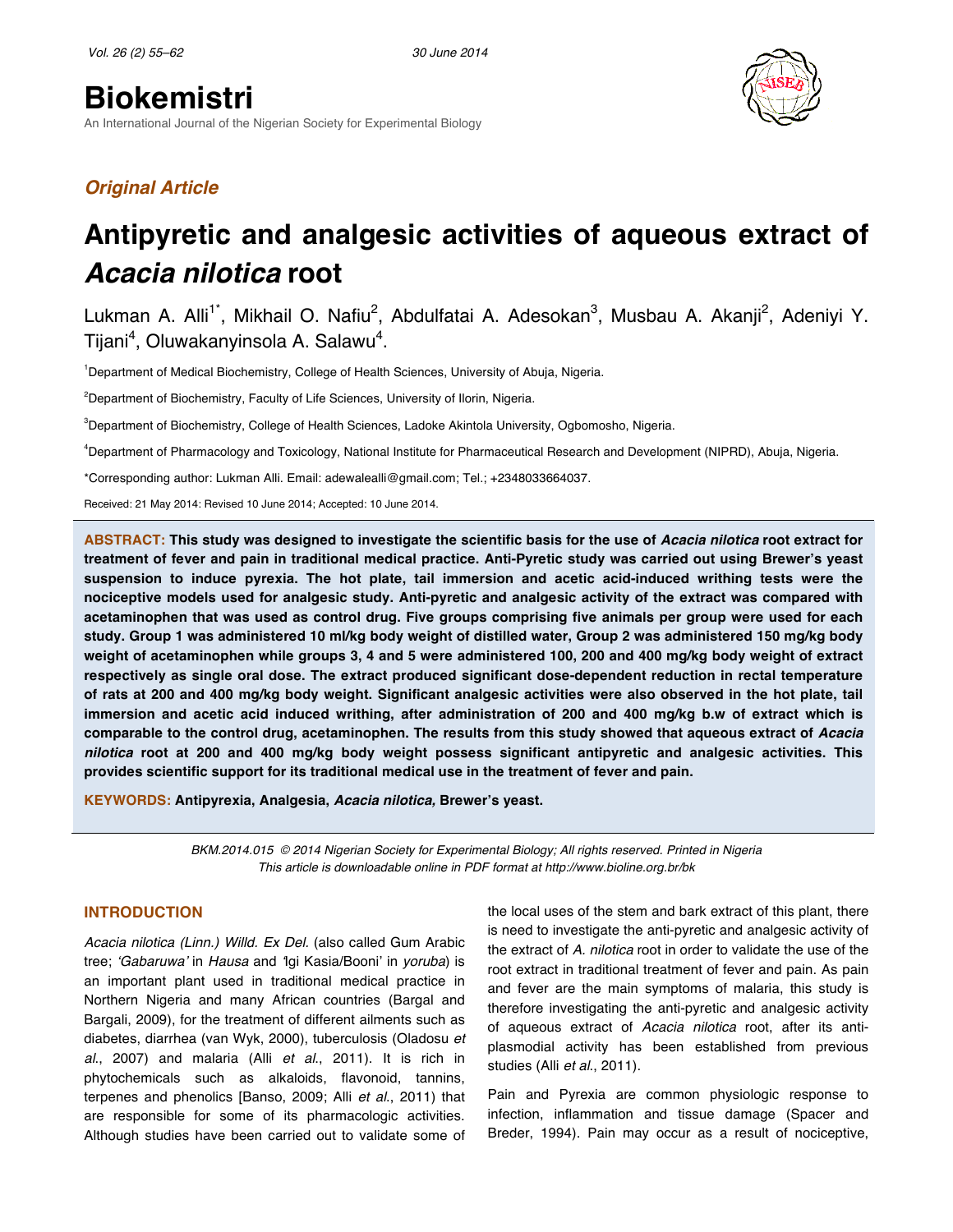inflammatory or neuropathic conditions that could involve biochemical mediators like prostaglandins, substance and glutamate (Raffa, 2006). Pyrexia could occur as body's natural defense mechanism to prevent survival of infectious agents (Cooper, 1995; Woolf, 2010). It is initiated when infectious agents or damaged tissues triggers increase production of pro-inflammatory mediators (pyrogens such as, Tumour Necrosis Factor-α {TNF-α}, interleukin 1b and interleukin-6) which increase the synthesis of prostaglandin E-2 (PGE-2) near the pre-optic area of anterior hypothalamus. The hypothalamus is consequently triggered to elevate the body temperature (Akpan *et al*., 2010). The mechanism of action of commonly used anti-pyrexia involves inhibition of cyclooxygenase enzyme (COX), specifically COX-2, thereby interrupting the synthesis of prostaglandin E-2, and thus reducing body temperature (Cheng *et al*., 2005). Some of the commonly available synthetic antipyretic agents, with analgesic properties, (such as acetaminophen, acetyl salicyclic acid and other non-steroidal anti-inflammatory drugs) could be toxic to hepatic cells and glomeruli (Cheng *et al*., 2005). Therefore, search for safe and effective plantbased antipyretic and analgesic agents is highly essential and desirable.

### **MATERIALS AND METHODS**

#### **Experimental animals**

Healthy Wistar albino rats (190  $\pm$  10 g) and albino mice (25  $\pm$ 5 g) used for this study, were obtained from the animal facility center of National Institute for Pharmaceutical Research and Development (NIPRD), Abuja, Nigeria. They were housed in well ventilated cages, fed with rat pellets (Pfizer feeds Plc, Lagos, Nigeria) and water *ad libitum.* Standard laboratory conditions were maintained in accordance with the guideline for the care and use of Laboratory animals by National Academy of Sciences. The ethical committee on animal use and care of NIPRD approved the use of laboratory animals for this study.

#### **Plant materials**

Root samples of *Acacia nilotica* were collected by Mallam Muazzam, from Bamburu-Chaza village, Suleja, Niger State, Nigeria. The samples were identified and authenticated at the herbarium of NIPRD, by a taxonomist, Mrs Grace Ugbabe. Voucher specimen (NIPRD/H/6401) was prepared and deposited at the herbarium for referencing.

#### **Preparation of Aqueous Extract of** *Acacia nilotica* **root**

The root sample of *A. nilotica* was air dried under shade for two weeks and pulverized using grinding machine. The powder was stored in an airtight container and kept in a cool dry place. Aqueous extraction was carried out following the cold maceration method described by Adzu *et al.,* (2003). Two hundred grams of the powdered root of *A. nilotica* was soaked in 1 litre of distilled water and kept for 24 hours. The suspension was then filtered with muslin cloth followed by filtration with Whatman filter paper (No.1). The filterate was freeze-dried using AMSCO/FINN-AQUA GT2 Freeze dryer (Germany).

## **Reagents**

Acetaminophen (Emzor Pharmaceutical brand, NAFDAC: 04- 0411) was obtained from Novac Pharmacy, Kubwa, Abuja, Nigeria. Brewer's yeast was obtained from Nigerian Breweries Plc, Lagos, Nigeria. Solutions of acetic acid (1% v/v) and 150 mg/kg body weight acetaminophen were prepared with distilled water. All other reagents were of analytical grade and prepared in glass bottles using distilled water.

#### **Acute toxicity study**

Acute toxicity study of the aqueous extract of *A. nilotica* root was carried out following the Organization for Economic Cooperation and Development (OECD) Guideline 423 (OECD, 2001). Nine healthy, nulliparous and non-pregnant female albino mice weighing  $20 \pm 2$  g were used for this study. They were weighed and randomized into three groups of three mice per group. The animals were fasted for 4 hours prior to dosing. After 4 hours of fasting, the control (Group 1) was administered 10 ml/kg body weight of distilled water, while Groups 2 and 3 were administered oral doses of the extract at 300 and 2000 mg/kg body weight respectively. The mice were observed individually for signs of toxicity during the first 30 minutes, periodically during the first 24 hours and daily for 14 days. Weight changes were recorded twice weekly and mortality recorded daily.  $LD_{50}$  of the root extract was determined by comparing number of mortality with fixed  $LD_{50}$  cut-off values in the guideline.

#### **Phytochemical screening**

Phytochemical screening of the crude extract was carried out following the methods described by Sofowora (1993) to determine the presence of secondary metabolites such as alkaloids, phenolics, flavonoids, saponins, terpenes, tannins, anthraquinones

#### **Induction of Pyrexia and administration of extract**

The method described by Singh *et al.,* (2010), using Brewer's yeast suspension, was followed to induce pyrexia in the rats. Subcutaneous injection of 15% brewer's yeast suspension into rats will produce pyrexia in the animals. The basal rectal temperatures of these rats were measured by inserting clinical thermometer (OMRON digital thermometer, Eco Temp Basic) up to 1 cm into the anus and recording the temperature after 1 minute. The baseline temperature was recorded at 0 hour, after which the rats were administered subcutaneous injection of 10 ml/kg body weight of 15% Brewer's yeast suspension in the abdominal region. Nineteen hours after administration of yeast, the rectal temperature of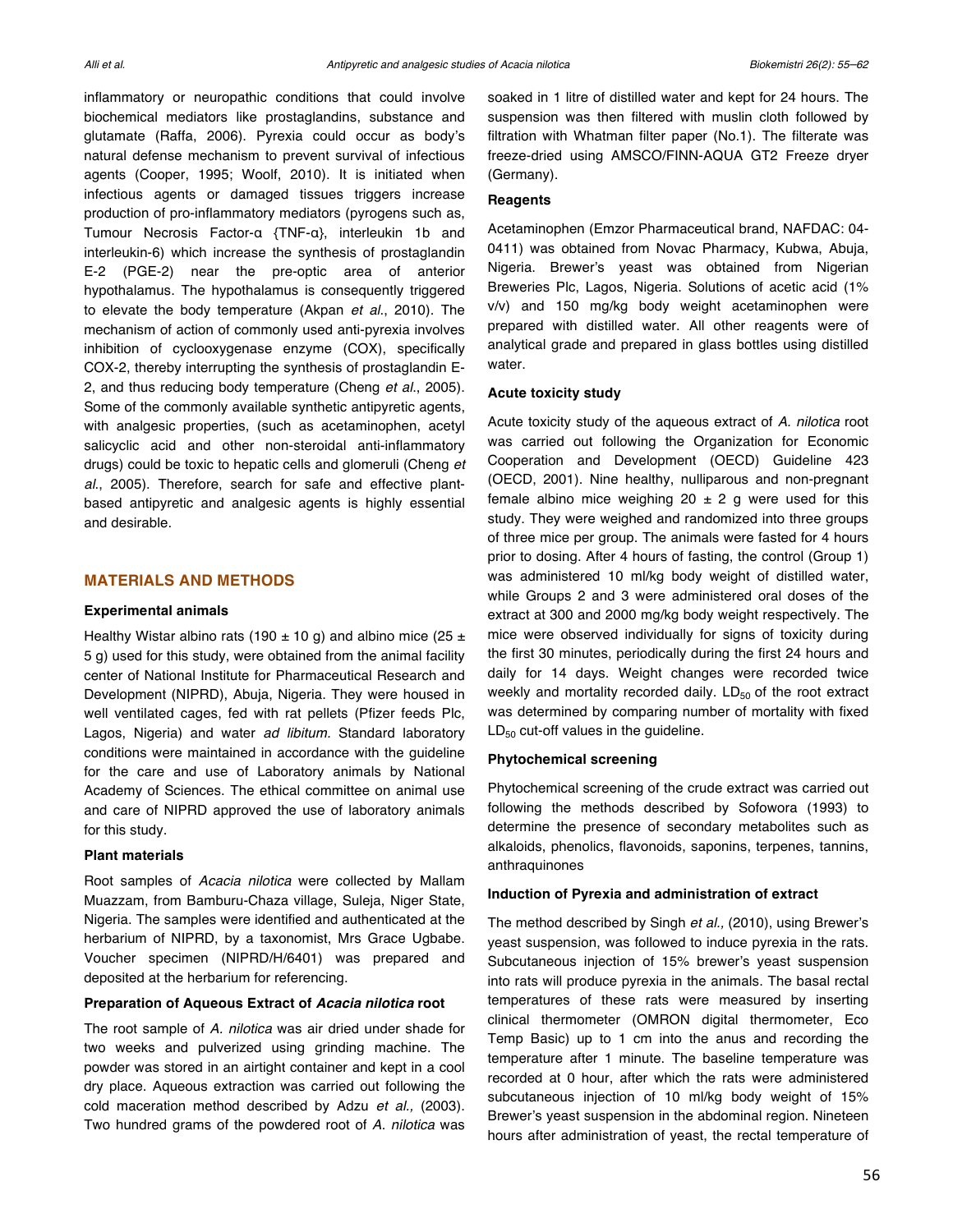each rat was observed and rats that showed an increase in rectal temperature of at least  $0.5\degree$ C were selected and randomized into five groups containing five rats per group.

Group 1 served as the control, and received 10 ml/kg body weight of distilled water, Group 2 received 150 mg/kg body weight of acetaminophen, while Groups 3, 4 and 5 received 100, 200 and 400 mg/kg body weight of extract respectively. All the animals received a single oral dose of treatment for each group. The rectal temperatures were taken again, at the 20th, 21st, 22nd and 23rd hour after brewer's yeast injection.

**Table 1: Phytochemical constituents of aqueous extract of** *A. nilotica* **root.**

| <b>Phytochemicals</b> | Quantity (mg/kg) |
|-----------------------|------------------|
| Phenolics             | $34.50 + 1.55$   |
| Tannins               | $27.00 + 1.75$   |
| Alkaloids             | $23.30 + 1.86$   |
| Saponins              | $9.80 \pm 0.89$  |
| Anthraguinones        | $4.70 + 0.97$    |
| Flavonoids            | $0.50 \pm 0.06$  |
| Terpenes              | $0.10 \pm 0.05$  |
| Sterols               | 0.10 + 0.05      |

Values are expressed as mean  $\pm$  S.E.M of 3 observations.

#### **Analgesic Activity (Hot Plate method)**

The hot-plate latency method described by Hosseinzadeh *et al.* (2000) was used. Healthy Wistar Albino rats (190  $\pm$  10 g) were screened for thermal sensitivity by placing them one-byone on a hot plate maintained at 55.0  $\pm$  0.5 <sup>o</sup>C. Rats that stayed on the hot plate for  $\geq 2$  sec without jumping or licking paws (response to thermal stimulus) were selected for the study. The selected rats were fasted for 12 hours and then randomized into five groups of five rats each. Group 1 served as the control, and received 10 ml/kg body weight of distilled water, Group 2 received 150 mg/kg body weight of acetaminophen, while Groups 3, 4 and 5 received 100, 200 and 400 mg/kg body weight of extract orally, respectively.

The rats were each placed on a hot plate (maintained at 55.0  $\pm$  0.5 <sup>o</sup>C) 30 minutes after administration of distilled water, acetaminophen and extract. The time taken for the rats to respond to the thermal stimulus was noted as the latency of response (in seconds) and the mean latency for each group was calculated. The effects of the administration of extracts, acetaminophen and distilled water on response of the rats to thermal stimulus (by licking paws or jumping) were also determined after 30, 60, 90 and 120 minutes. A latency time

of 20 seconds was regarded as complete analgesia and measurement was terminated if 20 sec is exceeded to avoid tissue injury to the animals.

#### **Tail Immersion Method**

The tail immersion method described by Jansen and Jagenav (1959) was followed. Healthy Wistar Albino rats (190  $\pm$  10 g) were screened for thermal sensitivity by putting the tip of their tail (lower 5 cm portion) inside a beaker containing hot water maintained at 55.0  $\pm$  0.5 <sup>o</sup>C. Rats that maintained their tail in the hot water for ≥ 2 sec were selected for the study. Twenty five albino rats selected for this study were randomized into 5 groups of 5 rats each, and placed into restraining cages leaving the tail to hang out freely. Group 1 served as the control, and received 10 ml/kg body weight of distilled water, Group 2 received 150 mg/kg body weight of acetaminophen, while Groups 3, 4 and 5 received 100, 200 and 400 mg/kg body weight of extract orally, respectively.

The lower 5 cm portion of the tail was immersed in a beaker filled with hot water maintained at  $55.0 \pm 0.5$  °C. The time (seconds) taken for the withdrawal of the tail from hot water induced pain recorded with a stop watch as the reaction time, was recorded for each rat at intervals of 30, 60, 90 and 120 minutes after the extract and drug administration. The maximum cut-off time for immersion in hot water was 15 seconds to avoid injury to tissues of the tail.

#### **Acetic acid induced writhing test**

Analgesic activity of the aqueous extract of *A. nilotica* root to peripheral pain was assessed using the method described by Salawu *et al.,* (2008). Twenty-five mice were randomly divided into five groups of 5 mice each. Group 1 served as the control, and received 10 ml/kg body weight of distilled water, Group 2 received 150 mg/kg body weight of acetaminophen, while Groups 3, 4 and 5 received 100, 200 and 400 mg/kg body weight of extract orally, respectively. Thirty minutes after treatment, each mouse received intraperitoneal injection of 10 ml/kg body weight of 1% (v/v) acetic acid solution and subsequently placed in a glass beaker for observation. The number of writhes (contraction of abdomen, twisting of trunk and extension of the hind limbs) per animal was counted within 30 minutes observation period, beginning from 5 min after acetic acid injection. Inhibition (%) was calculated using the following expression.

$$
Percentage = \frac{Average\ write - Average\ write}{(Control)} = \frac{(Control)}{Average\ write}
$$
\n
$$
(Control)
$$
\n
$$
(Control)
$$
\n
$$
(Control)
$$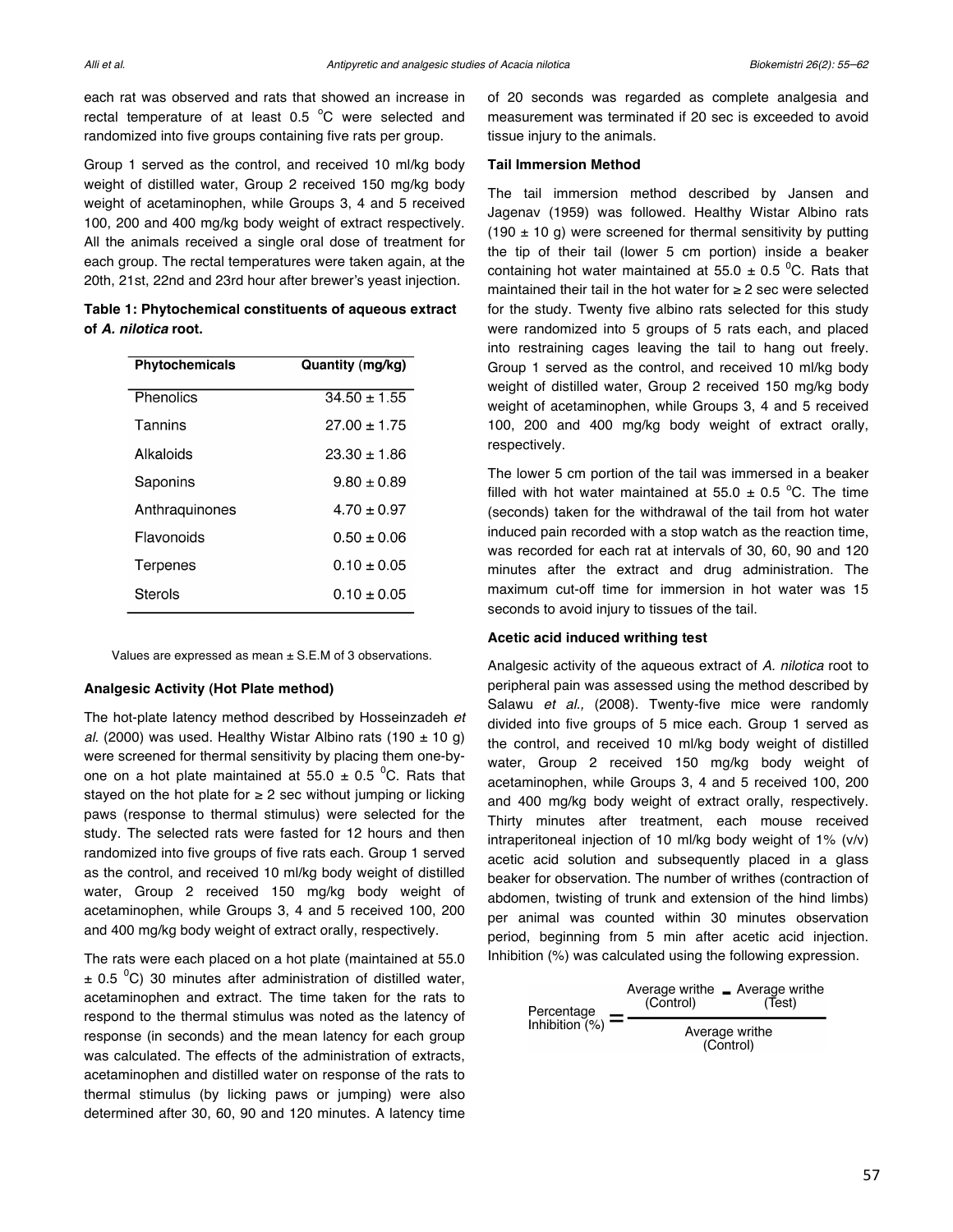| Rectal Temperature (°C) of rats |                                        |                                             |                    |                    |                    |
|---------------------------------|----------------------------------------|---------------------------------------------|--------------------|--------------------|--------------------|
| 0 hour pre-                     | 19 hour post-<br>injection of<br>yeast | Temperature after administration of extract |                    |                    |                    |
| veast                           |                                        | 20 hour                                     | 21 hour            | 22 hour            | 23 hour            |
| $37.60 \pm 0.25$                | $38.50 \pm 0.20$                       | $38.60 \pm 0.25$                            | $38.70 \pm 0.22$   | $38.90 \pm 0.24$   | $39.00 \pm 0.25$   |
| $37.60 \pm 0.26$                | $38.60 \pm 0.25$                       | $38.40 \pm 0.23$                            | $38.00 \pm 0.22^*$ | $37.80 \pm 0.18^*$ | $37.60 \pm 0.15^*$ |
| $37.50 \pm 0.31$                | $38.50 \pm 0.20$                       | $38.40 \pm 0.22$                            | $38.40 \pm 0.25$   | $38.30 + 0.25$     | $38.20 \pm 0.20$   |
| $37.50 \pm 0.29$                | $38.60 \pm 0.28$                       | $38.40 \pm 0.25$                            | $38.30 \pm 0.22$   | $38.20 \pm 0.24$   | $37.90 \pm 0.23^*$ |
| $37.60 \pm 0.26$                | $38.60 \pm 0.17$                       | $38.40 \pm 0.25$                            | $38.20 \pm 0.21$   | $37.90 \pm 0.19^*$ | $37.70 \pm 0.15^*$ |
|                                 | injection of                           |                                             |                    |                    |                    |

## **Table 2: Antipyretic activity of aqueous extract of** *A. nilotica* **(***A.N)* **root**

Values are expressed as mean  $\pm$  S.E.M of five observations;  $* =$  significantly different at  $P < 0.05$  when compared to control.

| Treatment/Dose      | <b>Mean Basal time</b> | Mean reaction time (sec) at interval of 30 min |                 |                 |                 |
|---------------------|------------------------|------------------------------------------------|-----------------|-----------------|-----------------|
| (mg/kg b.w)         | (sec)                  | 30                                             | 60              | 90              | 120             |
| Control             | $2.54 \pm 0.15$        | $2.55 \pm 0.20$                                | $2.54 \pm 0.18$ | $2.56 \pm 0.22$ | $2.55 \pm 0.20$ |
| Acetaminophen (150) | $2.55 \pm 0.17$        | $5.50 \pm 0.15$                                | $6.10 + 0.20$   | $6.85 + 0.22$   | $7.65 + 0.25$   |
| Extract 100         | $2.55 \pm 0.20$        | $2.55 \pm 0.25$                                | $2.65 \pm 0.22$ | $2.65 \pm 0.27$ | $2.75 \pm 0.28$ |
| 200                 | $2.50 \pm 0.17$        | $3.45 \pm 0.24$                                | $4.80 \pm 0.23$ | $5.30 \pm 0.20$ | $5.75 \pm 0.25$ |
| 400                 | $2.55 \pm 0.20$        | $4.85 \pm 0.22$                                | $5.45 + 0.15$   | $5.95 \pm 0.25$ | $6.30 \pm 0.30$ |
|                     |                        |                                                |                 |                 |                 |

#### **Table 3: Analgesic activity of aqueous extract of** *A. nilotica* **root using hot plate test**

Values are expressed as mean ± S.E.M of five observations; \* = significantly different at *P* < 0.05 when compared to control

#### **Statistical analysis**

Data were expressed as mean  $\pm$  standard error of mean of five replicates. Statistical analysis was done using Graph pad prism version 5.0. The differences between the mean were compared using analysis of variance (ANOVA). Values with *P* < 0.05 were considered statistically significant.

## **RESULTS**

There were no remarkable behavioural (such as reaction to food supply, and contact) changes in the treated mice, during the acute toxicity study period. No mortality was recorded during the observation period following administration of the

extract at the doses of 300 and 2000 mg/kg body weight. The oral median lethal dose  $(LD_{\kappa})$  of the extract was estimated to be 5000 mg/kg in mice following the OECD Guideline 423 (2001) for oral acute toxicity study. Absence of mortality in the experimental animals after administration of 2000 mg/kg body weight of extract corresponds to a  $LD_{50}$  value of 5000 mg/kg body weight on the guideline chart.

Initial tests were carried out to detect the presence of common phytochemicals in the aqueous extracts of *A. nilotica* root. The aqueous extract were found to produce positive reactions to phenolics, tannins, alkaloids, anthraquinones, flavonoids, terpenes and sterols (Table 1).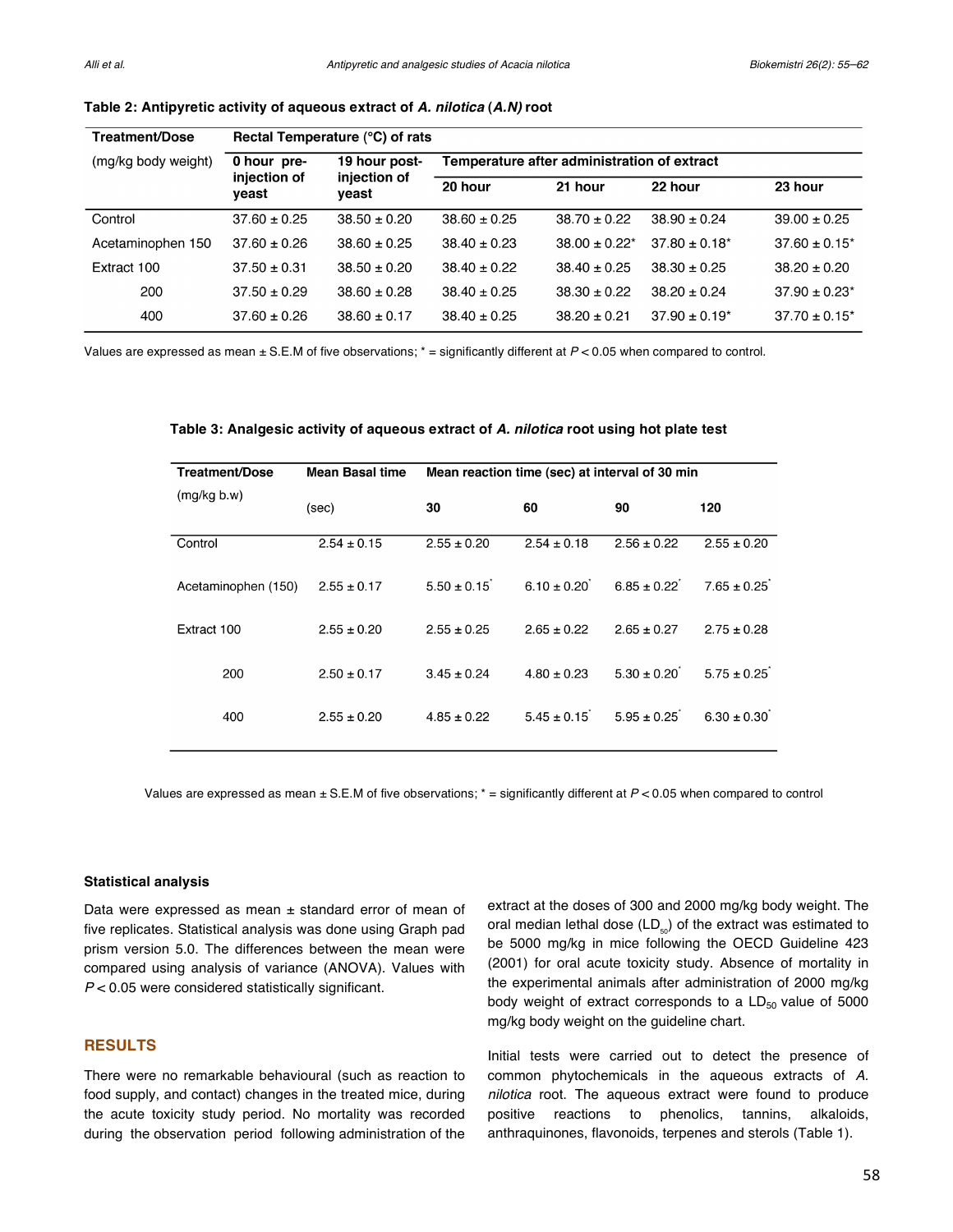| Treatment/Dose      | Mean basal time | Mean reaction time (sec) at interval of 30 min |                 |                                 |                 |
|---------------------|-----------------|------------------------------------------------|-----------------|---------------------------------|-----------------|
| (mg/kg b.w.)        | (sec)           | 30                                             | 60              | 90                              | 120             |
| Control             | $2.20 \pm 0.15$ | $2.50 \pm 0.20$                                | $2.55 \pm 0.15$ | $2.45 \pm 0.18$                 | $2.50 \pm 0.15$ |
| Acetaminophen (150) | $2.35 \pm 0.25$ | $4.70 \pm 0.22$                                |                 | $5.40 \pm 0.25$ 6.50 $\pm$ 0.22 | $7.60 \pm 0.20$ |
| Extract 100         | $2.20 \pm 0.20$ | $2.25 \pm 0.23$                                | $2.25 \pm 0.20$ | $2.40 \pm 0.25$                 | $2.45 \pm 0.22$ |
|                     |                 |                                                |                 |                                 |                 |
| 200                 | $2.25 \pm 0.23$ | $3.50 \pm 0.25$                                | $4.20 \pm 0.22$ | $5.25 \pm 0.21$                 | $5.85 \pm 0.23$ |
| 400                 | $2.45 \pm 0.20$ | $3.85 \pm 0.20$                                |                 | $4.95 \pm 0.26$ $5.90 \pm 0.23$ | $6.70 \pm 0.25$ |

#### **Table 4: Analgesic Activity of** *A. nilotica* **root extract using tail immersion test**

Values are expressed as mean ± S.E.M of five observations; \* = significantly different at *P* < 0.05 when compared to control

| Table 5: Analgesic activity of <i>A. nilotica</i> on acetic acid-induced writhes in rats |  |  |  |
|------------------------------------------------------------------------------------------|--|--|--|
|------------------------------------------------------------------------------------------|--|--|--|

| <b>Treatment</b> | Dose (mg/kg b.w) | <b>Number of writhes</b> | Inhibition $(\%)$        |
|------------------|------------------|--------------------------|--------------------------|
| Distilled water  | 10               | $32.50 \pm 2.50$         | $\overline{\phantom{a}}$ |
| Acetaminophen    | 150              | $8.50 \pm 0.65^*$        | 74.6*                    |
| A nilotica       | 100              | $22.50 \pm 1.50$         | 30.7                     |
| A.nilotica       | 200              | $14.00 \pm 1.00^*$       | $56.9*$                  |
| A nilotica       | 400              | $9.50 \pm 0.57$ *        | $70.8*$                  |

Values are expressed as mean ± S.E.M of five observations; \* = significantly different at *P* < 0.05 when compared to control

There was a significant dose-dependent reduction in the rectal temperature in rats administered with 200 and 400mg extract /kg body weight at 22 and 23 hr after extract administration respectively (Table 2).

Significant dose-dependent increase in reaction time, in the hot plate and tail immersion test, was observed after oral administration of 200 and 400 mg/kg b.w dose of aqueous extract of *A. nilotica* (Tables 3 and 4). The extract at 200 and 400 mg/kg body weight significantly inhibited the acetic acid induced writhing in the mice when compared with the control (Table 5).

## **DISCUSSION**

The antipyretic and analgesic activity of aqueous extract of *A. nilotica* was studied in rats using standard models. Acetaminophen (paracetamol) is used in this study as control drug because it is one of the most widely used analgesic and antipyretic in both children and adults (Chou *et al*., 2007; Zhang *et al*., 2007; Loke, 2009). It has also been shown to have significant concentration in the central nervous system at analgesic dose (Courade *et al*., 2001). The antipyretic activity of the extract at doses of 200 and 400 mg/kg b.w, is comparable to the antipyretic activity of acetaminophen that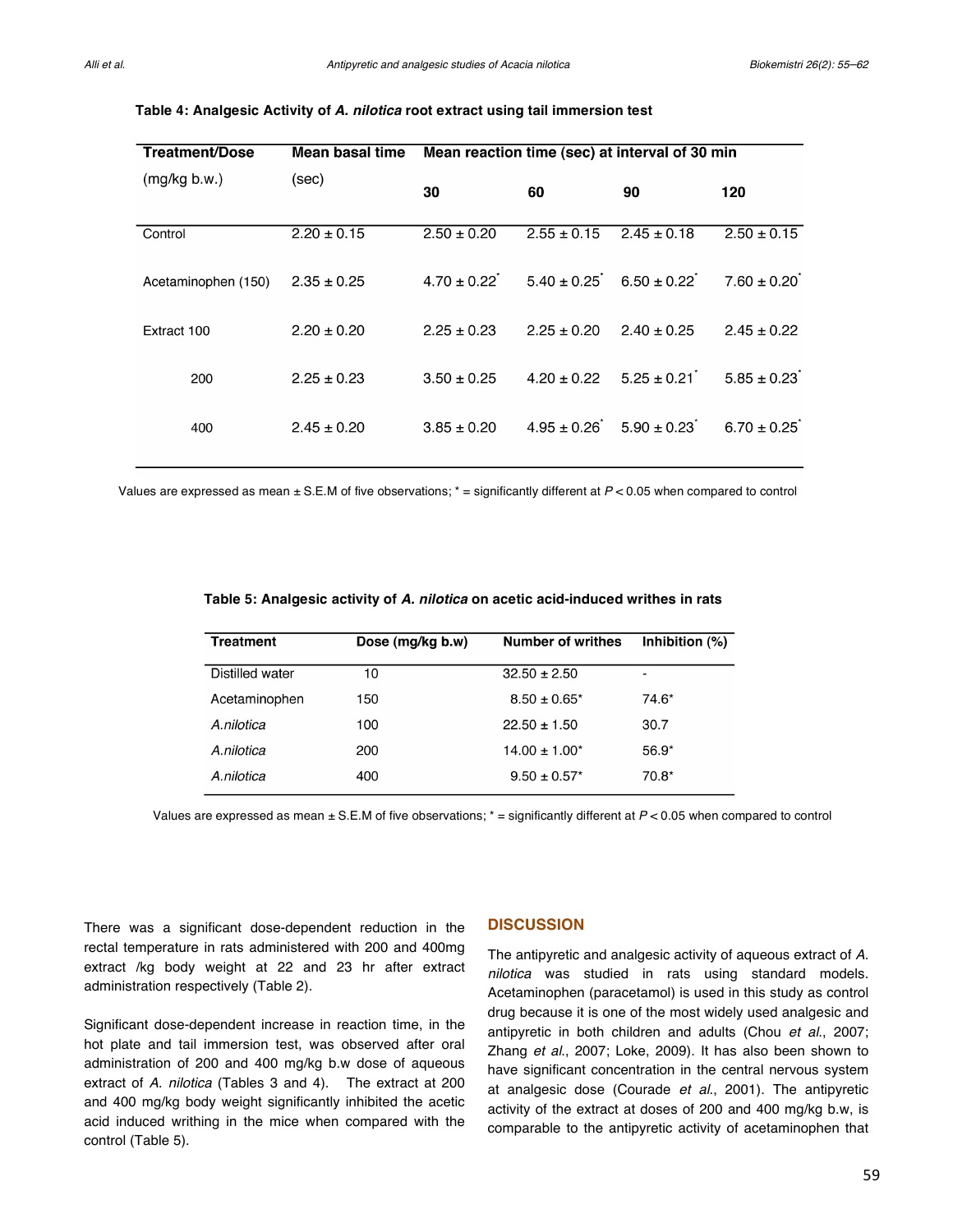was used as the control drug. This result is similar to the antipyretic activity of aqueous stem extract of *Enantia chlorantha* at 100 and 200 mg/kg dose (Adesokan *et al*., 2008). Several other plant extracts, such as methanol extract of *Bauhinia racemosa* stem bark (Gupta *et al*., 2005), aqueous leave extract of *Parquetina nigrescens* (Owoyele *et al*., 2009), methanolic extract of *Capparis zeylanica* plant (Padhan *et al*., 2010) and ethanol extract of *Strophanthus sarmentosus* (Agbaje and Ajidahun, 2011) have been reported to possess antipyretic activity in Wistar rats. The dose dependent antipyretic activity of *A. nilotica* may be due to the presence of phenolics and alkaloids which have been reported to possess antipyretic and analgesic properties (Kanagusuku *et al*., 2007; Owoyele *et al*., 2008). Flavonoids such as baicalin and alkaloids such as boldine have been reported to exert antipyretic effect by suppressing TNF-α (Chang *et al*., 2007) or inhibiting the synthesis of prostaglandin E2 (Backhouse *et al*., 1994). Yeast-induced pyrexia is based on increase synthesis of prostaglandin (PGE2) (Akpan *et al*., 2012), therefore anti-pyretic activity of the extract may be mediated via inhibition of  $PGE<sub>2</sub>$  synthesis. It may also be due to reduction of prostaglandin concentration in the hypothalamus through inhibition of cyclooxygenase pathway or through vasodilatation of superficial blood vessels leading to increase heat loss (Rang *et al*., 2007).

The analgesic activity of aqueous extract of *A. nilotica* root (using the hot plate and tail immersion test) at 200 and 400 mg/kg body weight dose is significant. This is similar to the result obtained for analgesic activity of aqueous extract of *Curcum longa* rhizome (Neha *et al*., 2009), aqueous extract of *Parquetina nigrescens* leaves (Owoyele *et al*., 2009) and aqueous extract of *Mimosa albida* root (Rejón-Orantes *et al*., 2013). Substances that can produce inhibitory effects in hot plate and tail immersion test can inhibit centrally-induced pain and therefore act as analgesics (Prado *et al*., 1990). The reason for this is that analgesic action in hot plate and tail immersion tests involves supra-spinal and spinal components of the central nervous system (Mustaffa *et al*., 2010). The writhes induced by acetic acid were used in this study to assess peripherally acting analgesics (Chou *et al*., 2007). Intraperitoneal injection of acetic acid can liberate prostaglandins and histamine which will stimulate local peritoneal receptors involved in the writhing response (Kanagusuku *et al*., 2007). Secondary metabolites from medicinal plants such as alkaloids (*myristica fragrance* seed) (Hayfaa *et al*., 2013), tannins and flavonoids (such as ethylquercetin (Picq *et al*., 1991), rutin and bioflavonoids (Calixto *et al*., 2000;Bittar *et al*., 2000) have been reported to be responsible for analgesic and antipyretic activities. The significant reduction in acetic acid-induced writhes by aqueous extract of *A. nilotica* suggests that the extract also possesses peripheral analgesic activity.

**Conclusion**: The observed activities of *A. nilotica* extract in the above tests suggest that the aqueous root extract possesses significant antipyretic and analgesic activities which may be due to the alkaloids and flavonoids present in the extract. It may therefore be used as a potent antipyretic and analgesic herbal medication alongside its common use as an antimalarial.

## **Author's Contributions**

This work was carried out in collaboration between all authors. LAA contributed to conception and design, data acquisition, analysis and interpretation; and writing of the manuscript and its post-review revisions. All other authors contributed to data analysis and interpretation. They were involved in drafting and revising the manuscript for important intellectual content.

#### **REFERENCES**

Adesokan AA, Yakubu MT, Owoyele BV, Akanji MA, Soladoye AO, Lawal OK (2008) Effect of administration of aqueous and ethanolic extracts of *Enantia chlorantha* stem bark on brewer's yeast-induced pyresis in rats. *African Journal of Biochemistry Research* 2: 165−69

Adzu B, Abbah J, Vongtau H, Gamaniel K (2003) Studies on the use of Cassia singueana in malaria ethnopharmacy. *Journal of Ethnopharmacology* 88: 261−267.

Agbaje EO, Ajidahun OA (2011) Analgesic, anti-inflammatory and antipyretic effects of dried root ethanolic extract of *Strophanthus sarmentosus* (*apocynaceae). International Research Journal of Pharmacy and Pharmacology* 1: 62−69.

Akpan EJ, Okokon JE, Etuk IC (2012) Antiplasmodial and antipyretic studies on root extracts of *Anthocleista djalonensis* against *Plasmodium berghei*. *Asian Pacific Journal of Tropical Dis*eases 2: 36–42.

Alli LA, Adesokan AA, Salawu OA, Akanji MA, Tijani AY (2011) Anti-plasmodial activity of aqueous root extract of *Acacia nilotica. African Journal of Biochemistry Research* 5: 214−219

Backhouse N, Delporte C, Givernan M, Cassels BK, Valenzuela A, Speisky H (1994) Anti-inflammatory and antipyretic effects of boldine. *Inflammation Research* 42: 114−117.

Banso A (2009) Phytochemical and antibacterial investigation of bark extracts of *Acacia nilotica*. *Journal of Medicinal Plants Res*earch 3: 082−085.

Bargal K, Bargali SS (2009) *Acacia nilotica*: a multipurpose leguminous plant. *Nature and Science* 7:11−19.

Bittar M, de Souza MM, Yunes RA, Lento R, Delle MF, Cechinel FV (2000) Anti nociceptive activity of 13,118 binaringenin, a biflavonoid present in plants of the *guttiferae*. *Planta Medica* 66: 84−86.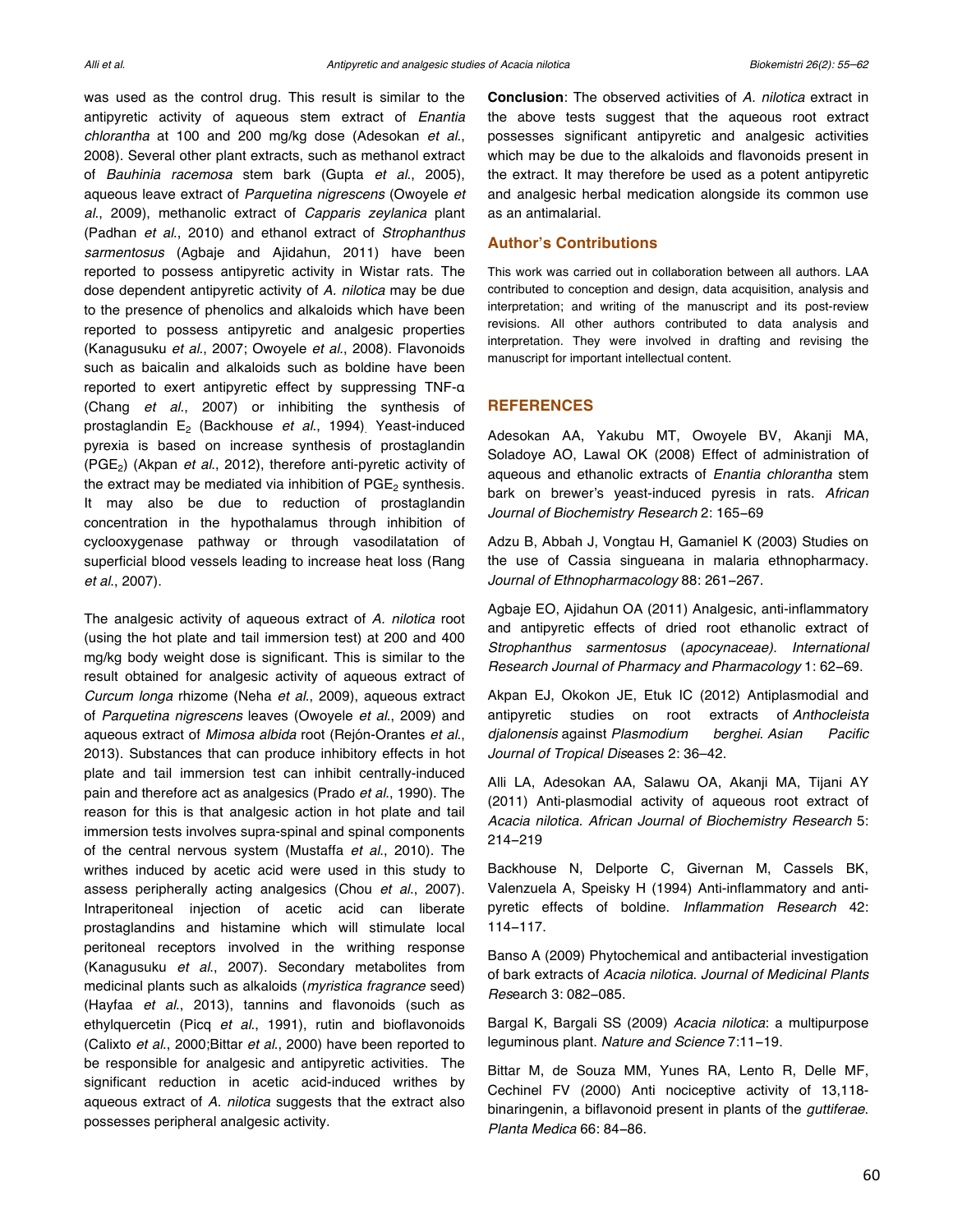Calixto JB, Beirith A, Ferreira J, Santos AR, Cechinel FV, Yunes RA (2000) Naturally Occurring antinociceptive substances from plant. *Phytother*apy *Res*earch 37: 319−321.

Chang CP, Huang WT, Cheng BC, Hsu CC, Lin MT (2007). The flavonoid baicalin protects against cerebrovascular dysfunction and brain inflammation in experimental heatstroke. *Neuropharmacology* 52: 1024−1033.

Cheng L, Ming-Liang H, Lars B (2005) Is COX-2 a perpetrator or a protector? Selective COX-2 inhibitors remain controversial. *Acta Pharmacologica sinica.* 26: 926−933.

Chou R, Huffman LH, American Pain Society, America College of Physicians (2007) Medications for acute and chronic low back pain: a review of the evidence for an American Pain Society/American College of Physicians Clinical Practice guideline. *Annals of Internal Medicine* 147: 505−514.

Cooper KE (1995) Fever and antipyresis: role of the nervous system. 1st ed. Cambridge. Cambridge University press, 100-126.

Courade JP, Besse D, Delchambre C (2001) Acetaminophen distribution in the central nervous system. *Life sciences* 69: 1455−1464.

Gupta M, Mazumder UK, Sambath-Kumar P, Gomathhi P, Rajeshwar Y, Kakoti BB, Tamilselven V (2005). Antiinflammatory, analgesic and antipyretic effects of methanol extract from *Bauhinia racemosa* stem bark in animal models. *Journal of Ethnopharmacol*ogy 98: 267−273.

Hayfaa AA, Sahar AA, Awatif MA (2013) Evaluation of analgesic activity and toxicity of alkaloids in *myristica fragrans* seeds in mice. *Journal of Pain Research* 2013: 611−615.

Hosseinzadeh H, Ramezani M, Salman G (2000) Antinociceptive, anti-inflammatory and acute toxicity effects of *Zataria multifora Boiss* extracts in mice and rats. *Journal of Ethnopharmacology* 73: 379−385.

Jansen PAJ, Jagenav A (1959) A new series of potent analgesics, Dextro-2,2-diphenyl-3-methyl-4-morpholinobutyryl pyrolidine and related amides. *Journal of Pharmacy and Pharmacology* 9: 381−385.

Kanagusuku M, Sbors D, Bastos ES, Desouza MM, Cechinol-Filho V, Yunes RA, Delle Monache F, Niero R (2007) Pytochemical and analgesic activity of extract fractions and a 19-hydroxyursane-type triterpenoid obtained from *Rubus rosaefolius (Rosaceae). Biological and Pharmaceutical Bulletin* 30: 999−1002.

Loke YK (2009) Aspirin or paracetamol- what is good for you? Journal of Clinical Pharmacy and Therapeutics 34: 247−248.

Mustaffa F, Indurkar J, Ismail S, Mordi MN, Ramanathan S, Mansor SM (2010). Analgesic activity, toxicity study and phytochemical screening of standardized *Cinnomomum iners* leaves methanolic extract. *Pharmacognosy Res*earch 2: 76– 81.

National Academy of Sciences (NAS) guide for care and use of laboratory animals. National Academy Press, 4-6. Available online; http://www.nap.edu/catalog/5140.html.

Neha S, Ranvir GD, Jangade CR (2009) Analgesic and antipyretic activities of *Curcama longa* rhizome extract in wistar rats. *Veterinary World* 2: 304−306.

Oladosu P, Samuel BB, Okhale SE, Ibrahim K, Okogun JI (2007) Antitubercular activity of the dried fruits *of Acacia nilotica. Journal of Phytomedicine and Therapeutics* 12: 76−79.

Organization for Economic Cooperation and Development (OECD) guideline 423. (2001). Oral Toxicity Study in Rodents. OECD guideline for the testing of chemicals, 423: 1−8.

Owoyele BV, Nafiu AB, Oyewole IA, Oyewole LA, Soladoye AO (2009) Studies on the analgesic, anti-inflammatory and anti-pyretic effects of *Parquetina nigrescens* leaf extract. *Journal of Ethnopharmacology* 122: 86−90.

Owoyele BV, Oguntoye SO, Dare K, Ogunbiyi BA, Arubuola EA, Soladoye AO (2008) Analgesic, anti-inflammatory and anti-pyretic activities from flavonoid fractions of *Chromolaena odorata. Journal of Medicinal Plants Research.* 2: 219−225.

Padhan AR, Agraham AK, Meher A (2010) A study on antipyretic activity of *Capparis zeylanica Linn.* Plant methanolic extract. *International Journal of Pharmacutical Sciences and Research* 1: 169−171.

Picq M, Chear SL, Prigent AF (1991) Effect of two flavonoid compounds in central nervous system. Analgesic activity. *Life Science* 49: 1979−1988.

Prado WA, Tonussi CR, Rego EM, Corrado AP (1990) Antinociception induced by intraperitoneal injection of gentamycin in rats and mice. *Pain* 41: 365−371.

Raffa R (2006) Pharmacological aspects of successful longterm analgesia. *Clinical Rheumatology 25* (Suppl. 1) S9−S15.

Rang HP, Dale MM, Ritter JM, Moore PK (2007) Pharmacology,  $6<sup>th</sup>$  ed. Edinburgh: Churchill Livingstone.

Rejón-Orantes JC, Perdomo-Suaréz DP, Rejón-Rodríguez A, Hernández-Hernández S, García-Liévanoa OE, López-Rodríguez D, Pérez de la Mora M (2013) Aqueous root extracts from *Mimosa albida* Humb*.* and Bonpl*.* ex Willd display antinociceptive activity in mice. *Journal* of *Ethnopharmacology.*149: 522–526.